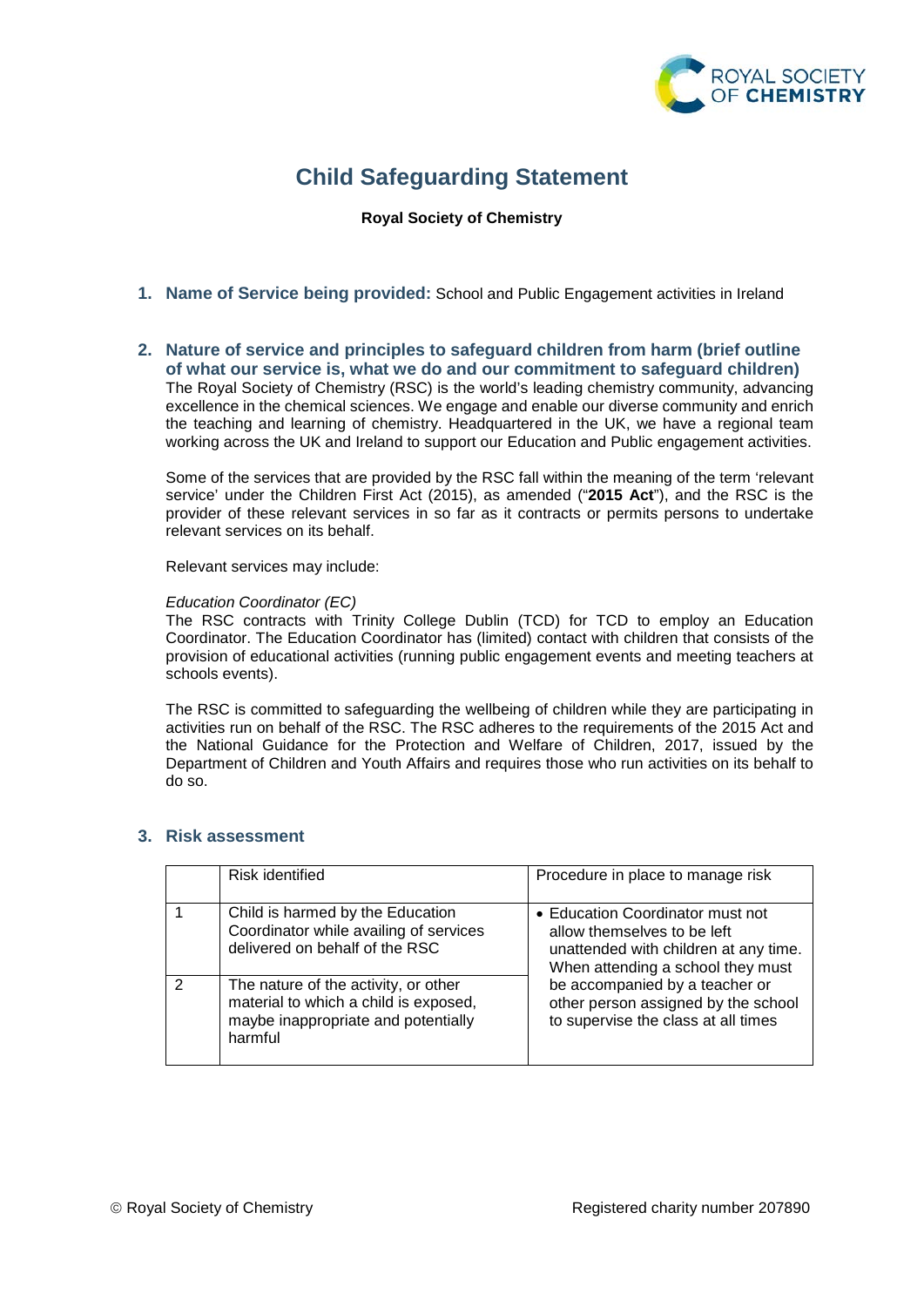|   |                                                                                                                                                   | • Those involved in providing the<br>relevant services will be vetted in<br>accordance with the National Vetting<br><b>Bureau (Children and Vulnerable</b><br>persons) Act 2012 (as amended)<br>('Vetting Act'). The host institution<br>with which the RSC contracts to<br>deliver the relevant services will<br>carry out the vetting in line with their<br>own vetting policies and will provide<br>written confirmation to the RSC that<br>the relevant persons have been<br>vetted and have been considered by<br>the host institution to be suitable to<br>undertake the relevant work/activities<br>on behalf of the institution and the<br>RSC. The host organisation will<br>enter into a written agreement with<br>the RSC under section 12(3A) of the<br>Vetting Act in this regard.<br>• The RSC expects those carrying out<br>relevant services on its behalf to be<br>compliant with the principles laid<br>down by the 2015 Act<br>• The Education Coordinator will be<br>provided the RSC's Child<br>Safeguarding Statement, RSC<br>Safeguarding Children and<br>Vulnerable Adults policy and RSC<br>Safeguarding Children and<br>Vulnerable Adults procedures and<br>processes in advance of an activity<br>being provided by or being delivered<br>on behalf of the RSC |
|---|---------------------------------------------------------------------------------------------------------------------------------------------------|-------------------------------------------------------------------------------------------------------------------------------------------------------------------------------------------------------------------------------------------------------------------------------------------------------------------------------------------------------------------------------------------------------------------------------------------------------------------------------------------------------------------------------------------------------------------------------------------------------------------------------------------------------------------------------------------------------------------------------------------------------------------------------------------------------------------------------------------------------------------------------------------------------------------------------------------------------------------------------------------------------------------------------------------------------------------------------------------------------------------------------------------------------------------------------------------------------------------------------------------------------------------------------------------|
| 3 | Variety of child safeguarding policies in<br>use due to relevant services carried out<br>by different institutions, each with their<br>own policy | • The host institution with which the<br>RSC contracts to deliver the relevant<br>services is made aware of the need<br>to adhere to the RSC's Child<br>Safeguarding Statement, RSC<br>Safeguarding Children and<br>Vulnerable Adults policy and RSC<br>Safeguarding Children and<br>Vulnerable Adults procedures and<br>processes                                                                                                                                                                                                                                                                                                                                                                                                                                                                                                                                                                                                                                                                                                                                                                                                                                                                                                                                                        |
|   |                                                                                                                                                   | • Face to face updates are given to<br>institutions at Education Coordinator<br>review meetings                                                                                                                                                                                                                                                                                                                                                                                                                                                                                                                                                                                                                                                                                                                                                                                                                                                                                                                                                                                                                                                                                                                                                                                           |